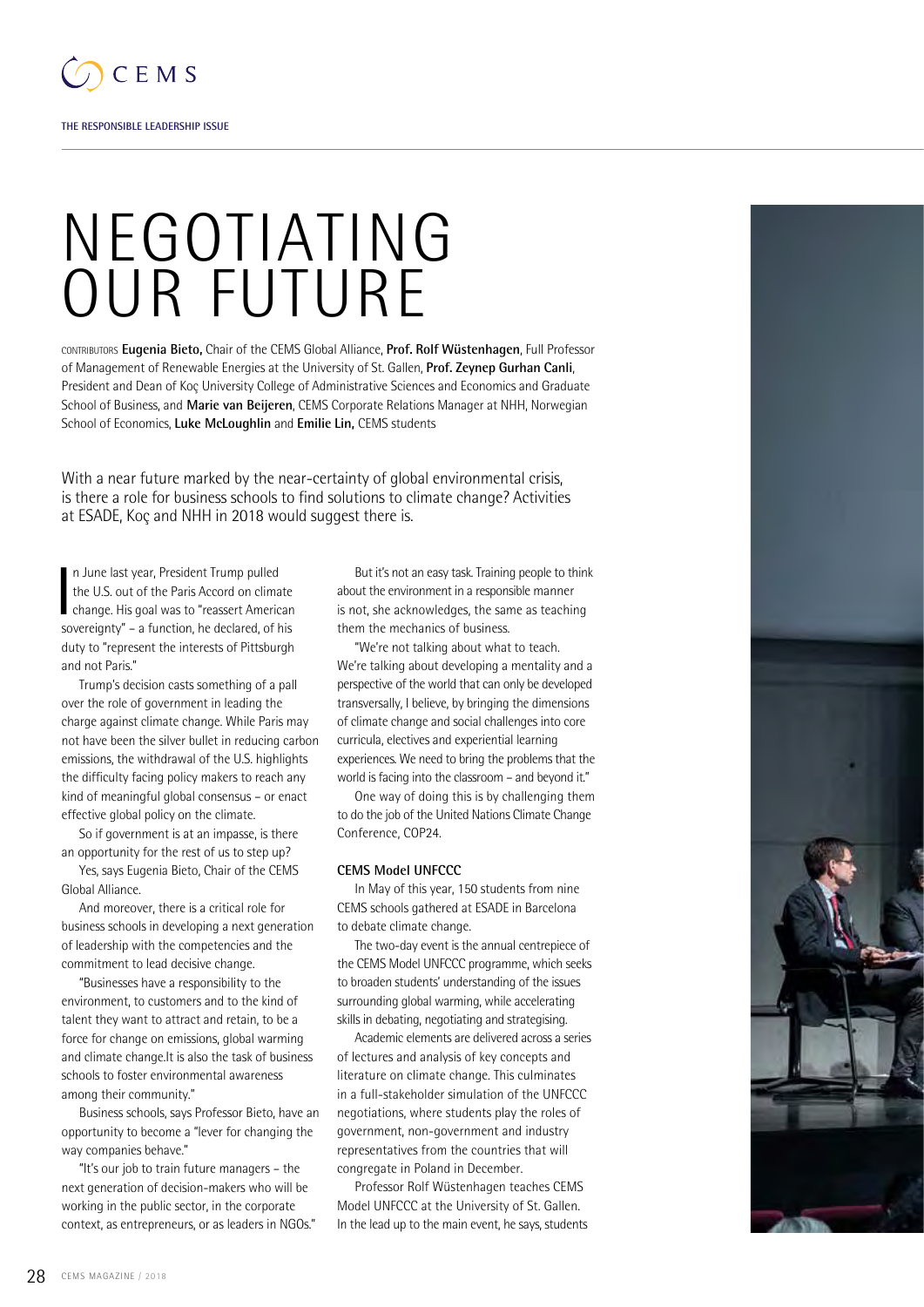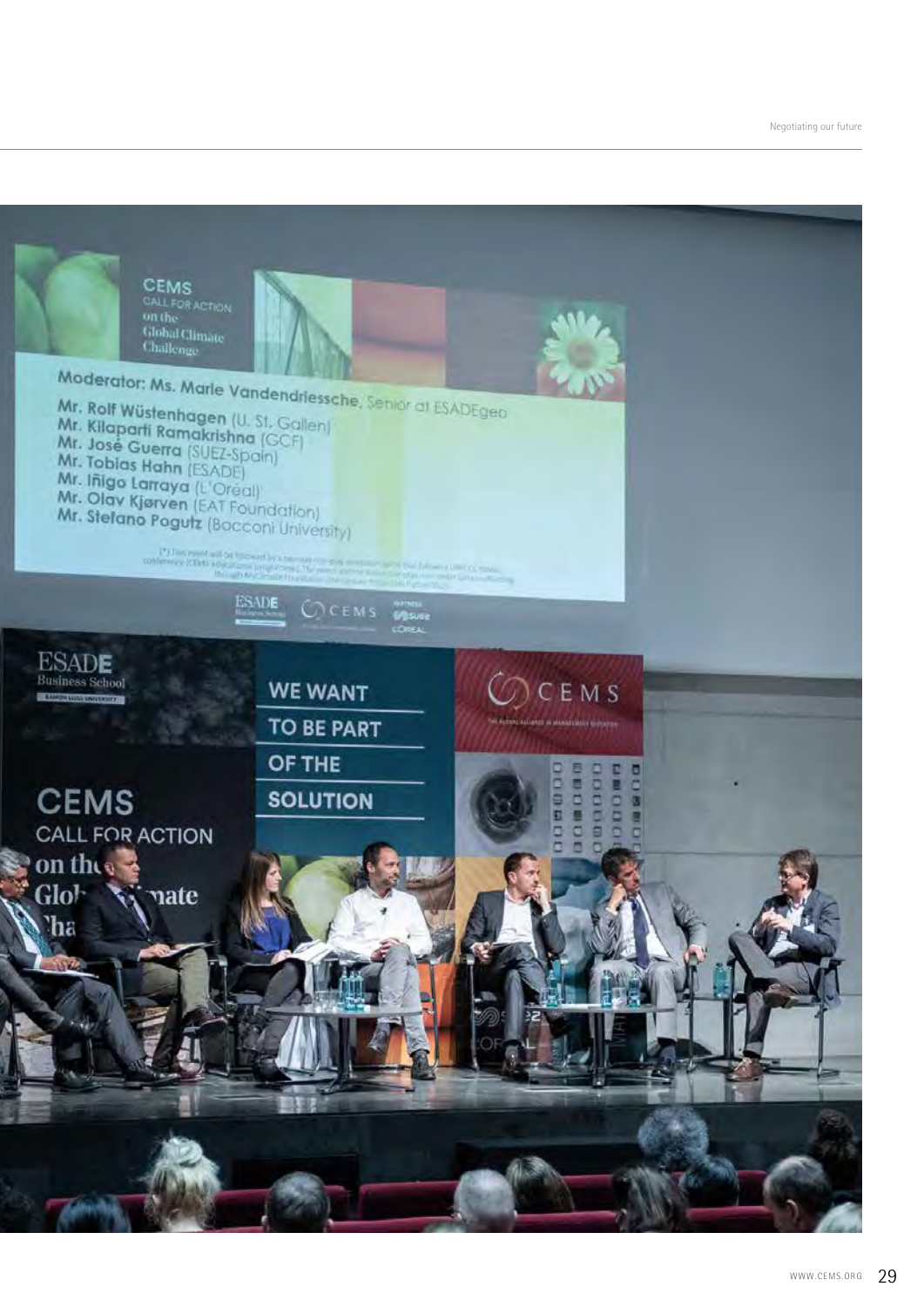spend the semester getting a big-picture understanding of what's at stake for the planet in the long term, as well as the implications for the private sector today.

"Then we take it outside the classroom and bring them together to sharpen the kinds of negotiating and bargaining skills and the resilience that they will need as future leaders looking to effect real change."

The simulation emulates the COP negotiations, during which students have to act as delegates agreeing new targets to reach the goal of greenhouse neutrality by the second half of the century. Students are assigned an industry, country or organisation that does not correspond to their own personal experience. Then they are charged with representing the different interests at play.

The goal of all of this, says Professor Wüstenhagen, is to give students an authentic taste of negotiation strategy and processes as they happen in the real world.

"What students tend to underestimate is the sheer complexity of having to negotiate with so many diverse stakeholders with individual interests in one room. We put them in the shoes of the people who have to solve these problems and come to real solutions. And this isn't something you learn as one of many students sitting in an anonymous lecture hall."

#### **The difficulty of finding common ground**

Luke McLoughlin is a CEMS student from the Stockholm School of Economics. He participated in the simulation playing the role of Tanzania. A major challenge, he says, was finding consensus on financial contributions with major players like the U.S., Russia and China. And time constraints imposed across the role-play in line with real UNFCCC negotiations added a "level of pressure and urgency to the entire process that really added to the experience."

"Trying to build agreement across such a large group of conflicting interests is no easy task. This has opened my eyes to the complexity of climate negotiations."

And it's a takeaway shared by fellow Stockholm School of Economics student, Emilie Lin, who played a country delegate of Nepal representing the coalition of Nepal and Bangladesh in the working group on mitigation.

*"As our world gets smaller and more crowded we need to understand that leadership is not about heroics, it's about personal responsibility. Leadership is not about fighting yesterday's battles, it's about going straight to the front line of change where real bravery is needed"* 

"It's not easy to handle a situation where there is near universal agreement, but one large party objects. You have to look at a range of things: whether this party is open to compromise or unwilling to make concessions, the importance of understanding different stances that block or facilitate decisions, and the value of relationships outside of formal negotiations. This is where the real work gets done."

For both, the simulation experience has delivered interesting insights into the complex dynamics of negotiating and bargaining – as well as relationship building.

"CEMS Model UNFCCC has improved my ability to read a room," says Luke McLoughlin. "I've learned the importance of identifying the key people to target to influence a bigger group."

For Emilie Lin there has been a watershed moment in terms of ultimatums and thinking of negotiations as a "zero-sum game."

"For me it's about understanding that a less ambitious agreement is preferable to no agreement at all. The experience has taught me not to put ultimatums on the table as it severely hurts the dialogue. And also to find out what your counterpart wants to see if the problem can be solved together and if the goal can be achieved another way."

## **A new kind of leadership**

Bringing this capacity to pivot, to yield ground, to respond with flexibility and to build resilience is key to a new kind of leadership – a model of



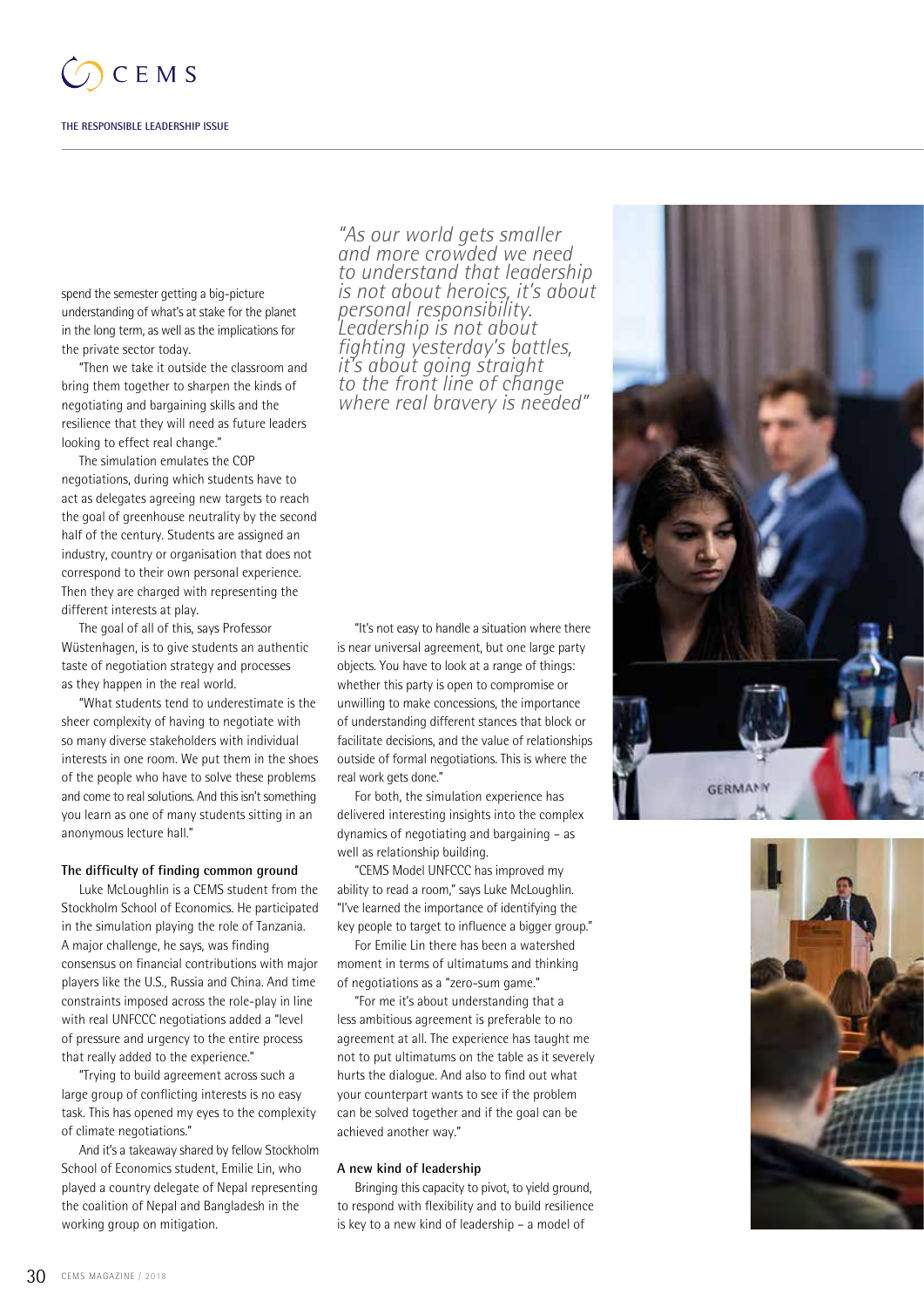



leadership articulated by a number of keynote speakers at May's event.

Kiliparti Ramakrishna of the Green Climate Fund, Olav Kjorven of the EAT Foundation and ESADE's Tobias Hahn all called for a paradigmatic shift in leadership development.

Describing climate change as the world's "darkest hour," Olav Kjorven likened the challenges facing future leaders to the situation faced by Winston Churchill at the start of the Second World War. Leadership, he argued, is more than "managing in difficult times. It is a challenge to change the future."

This, he said, hinges on a new understanding of leadership as "hero-free."

"We need to develop a new crop of leaders who can translate science into something business can work with, who can work together, and who understand the importance of balancing profit and sustainability. As our world gets smaller and more crowded we need to understand that leadership is not about heroics, it's about personal responsibility. Leadership is not about fighting yesterday's battles, it's about going straight to the front line of change where real bravery is needed."

History, he told CEMS students, is there for the making. However it won't be easy.

The top down approach hasn't worked, said Kiliparti Ramakrishna: "Historically policy-makers have made global agreements setting goals at the country level. Today it's becoming more de-centralised, so we need to find a new way of effectively 'internationalising' the problem."

The upcoming generation of business leaders, he said, could be well poised to achieve this.

"Most revolutions in our history have been led by young people. The challenge to CEMS students and other future decision makers is to make the connections between their needs today, the future and our environment. And to do this in a sustainable way."

Professors Hahn and Wüstenhagen called for a leadership built on "partnerships and humility." However both believe that the next generation will be "part of the solution rather than part of the problem."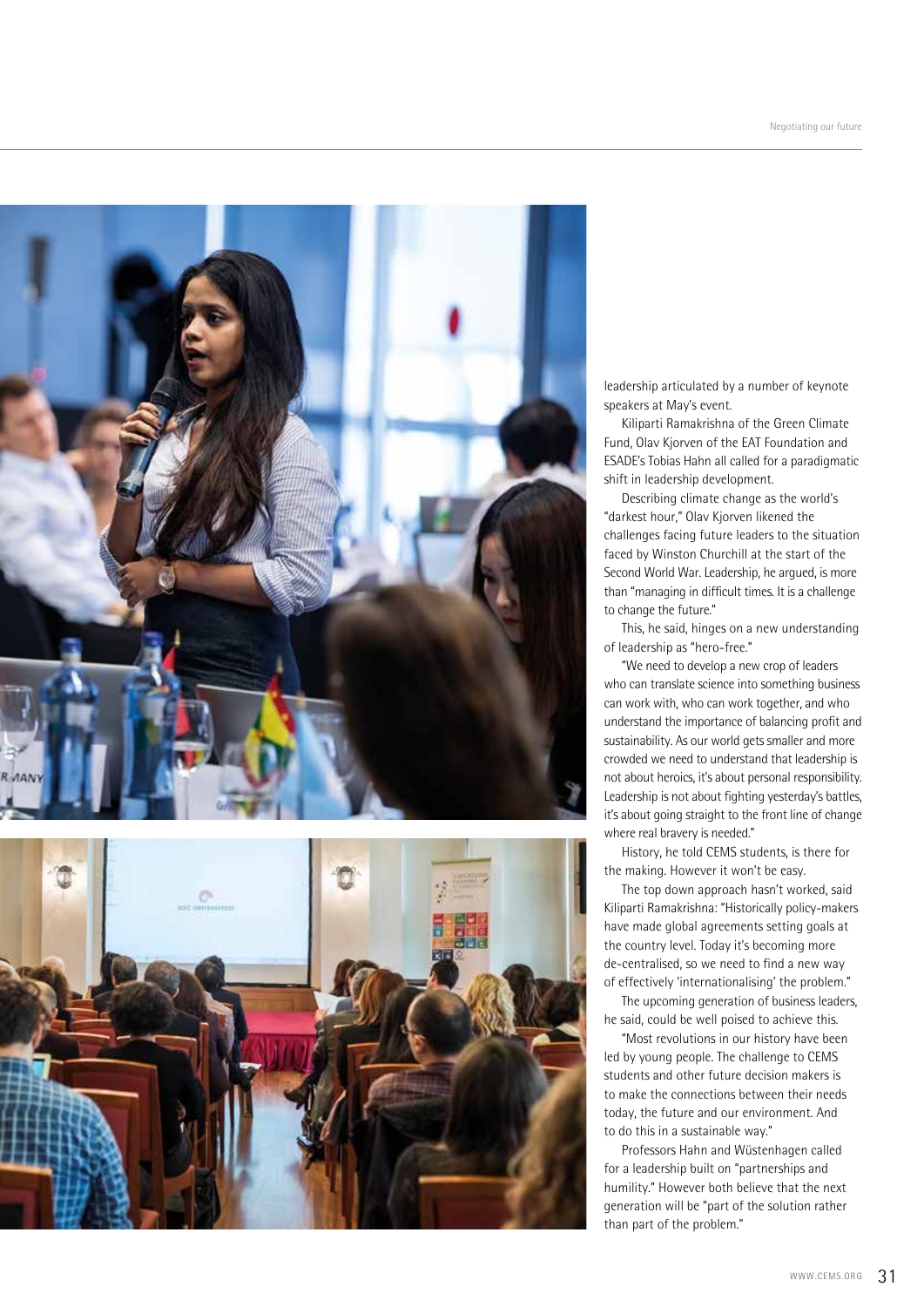**CEMS** 

#### **A call for meaningful change**

The CEMS Model UNFCCC simulation at ESADE was accompanied by a CEMS social media campaign inviting students and schools to share their own experiences and initiatives in combatting climate change locally. In addition, an online petition was sent out as a call for action to business leaders and governments and garnered over 400 signatures.

The campaign, which remains live, launched on 2 May with the hashtags #CEMSgoesgreen and #climatechangechallenge and has so far mobilised thousands of members of the CEMS community around the world to share and exchange insight, experience and action – and to lend their voice to the imperative to unite in the quest for a solution to climate change.

"The climate problem has been framed as a global policy challenge," says Professor Wüstenhagen. "However it is clear that policy on its own cannot solve this problem. The business world has the power to lead environmental transformation, because it has the capability and resources to innovate and generate new solutions."

"Business education has a key role to play in developing a new generation of leaders who, in spite of turbulence on the international stage, can ensure that progress around climate change moves ahead more rapidly."

This is a view shared by faculty and business leaders who led discussions at the Sustainable Development Conference hosted by Koç University College of Administrative Sciences and Economics and Graduate School of Business in March of this year.

# **Sustainable development goals**

CEMS students, professors, prominent business leaders and the President and Dean of the Koç University Graduate School of Business, Zeynep Gurhan Canli, convened in Istanbul to explore the ways in which business and education can collaborate to prioritise the principles of the UN Sustainable Business Goals, including the environment, energy and health.

Professor Gurhan Canli, stresses the joint responsibility of the private sector and academia to galvanise talent in the pursuit of solutions to what she describes as the "biggest challenges on the horizon."

"Conferences such as this are not only a platform to share important messages about the imperative to act responsibly and they are a means of showcasing the kind of leadership that will deliver solutions to the myriad challenges facing today's and tomorrow's generations."

One example of this was CEMS alumna, Ebru Turun, a speaker at this year's conference, who talked about her own start up, Codela.

"We digitise the recruitment of software developers and help match them to prospective companies," she said. But Codela also models the kind of inclusion and empowerment of the disenfranchised that offers a more sustainable solution to the challenges facing immigrants and their host countries.

"We deliver coding training for free to help people in financial need – especially asylum seekers and refugees, giving them marketable skills and an opportunity to contribute. Because inclusion is our objective, we are part of a two-tier solution – helping those mired in poverty out of the trap of being excluded, while developing much-needed talent to meet the market's needs. "

#### **PHOTO** RIGHT:

*NHH Academic Director Jan Haaland welcomes students from NHH, CBS and ESADE to a skill seminar on designing a sustainable business model for a social impact start-up*